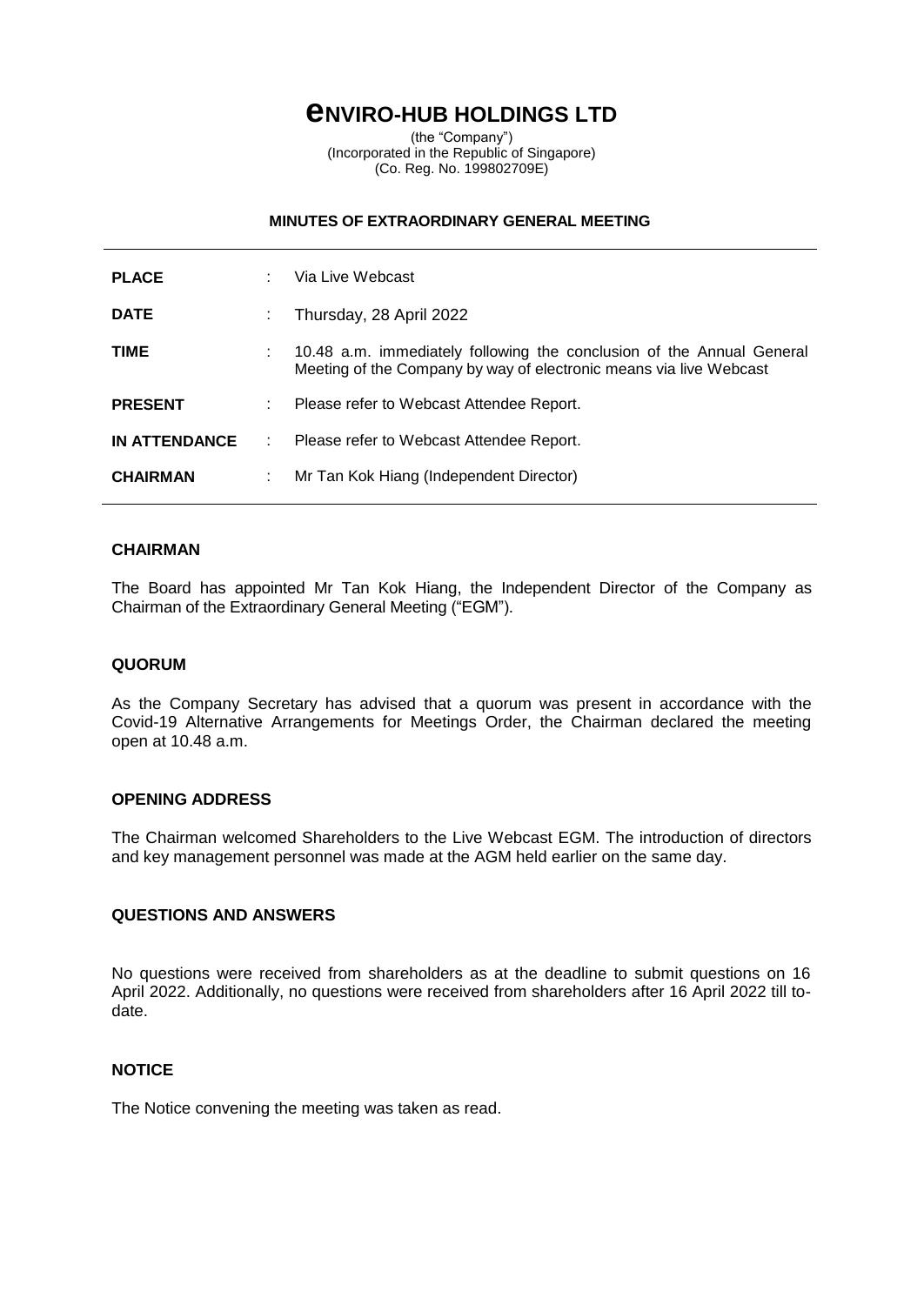# **POLL VOTING**

All resolutions at the Live Webcast EGM were voted by poll pursuant to the Company's Constitution and Listing Rule 730A(2) of the Singapore Exchange Securities Trading Limited ("SGX-ST").

The Company has appointed Trusted Services Pte Ltd as polling agent and Corporate Republic Advisory Pte Ltd as Scrutineer for purposes of the poll voting.

## **CHAIRMAN APPOINTED AS PROXY**

The Chairman of the meeting had been appointed as proxy by all shareholders in accordance with the COVID-19 Alternative Arrangements for Meetings Order.

## **BUSINESS OF EGM**

The Chairman proceeded with the formal business of the Live Webcast EGM. All the resolutions and poll voting results were presented during the Live Webcast EGM.

# **ORDINARY RESOLUTION 1: THE PROPOSED TERMINATION OF THE ENVIRO-HUB SHARE AWARD SCHEME 2012**

Ordinary Resolution 1 on the approval for the proposed termination of the Enviro-Hub Share Award Scheme 2012 as follows was taken as read:-

"THAT, the Enviro-Hub Share Award Scheme 2012 be and is hereby terminated."

The Shareholders have cast their votes and with the voting results as shown below, the Chairman announced that Ordinary Resolution 1 was carried by majority:-

|                               | <b>Total number of</b>                                                             |                            | For                                                                                     | <b>Against</b>             |                                                                                                  |
|-------------------------------|------------------------------------------------------------------------------------|----------------------------|-----------------------------------------------------------------------------------------|----------------------------|--------------------------------------------------------------------------------------------------|
| Ordinary<br><b>Resolution</b> | shares<br>represented by<br>votes for and<br>against the<br>relevant<br>resolution | Number of<br><b>Shares</b> | As a percentage<br>of total number<br>of votes for and<br>against the<br>resolution (%) | Number of<br><b>Shares</b> | As a<br>percentage of<br>total number<br>of votes for<br>and against<br>the resolution<br>$(\%)$ |
|                               | 325,887,682                                                                        | 260,887,382                | 80.05%                                                                                  | 65,000,300                 | 19.95%                                                                                           |

## **ORDINARY RESOLUTION 2: THE PROPOSED ADOPTION OF THE ENVIRO-HUB SHARE AWARD SCHEME 2022**

Ordinary Resolution 2 on the approval for the proposed adoption of the Enviro-Hub Share Award Scheme 2022 as follows was taken as read:-

THAT,

(a) a new share scheme to be known as the "Enviro-Hub Share Award Scheme 2022" (the "2022 Scheme"), the details and a summary of which are set out in the Circular, under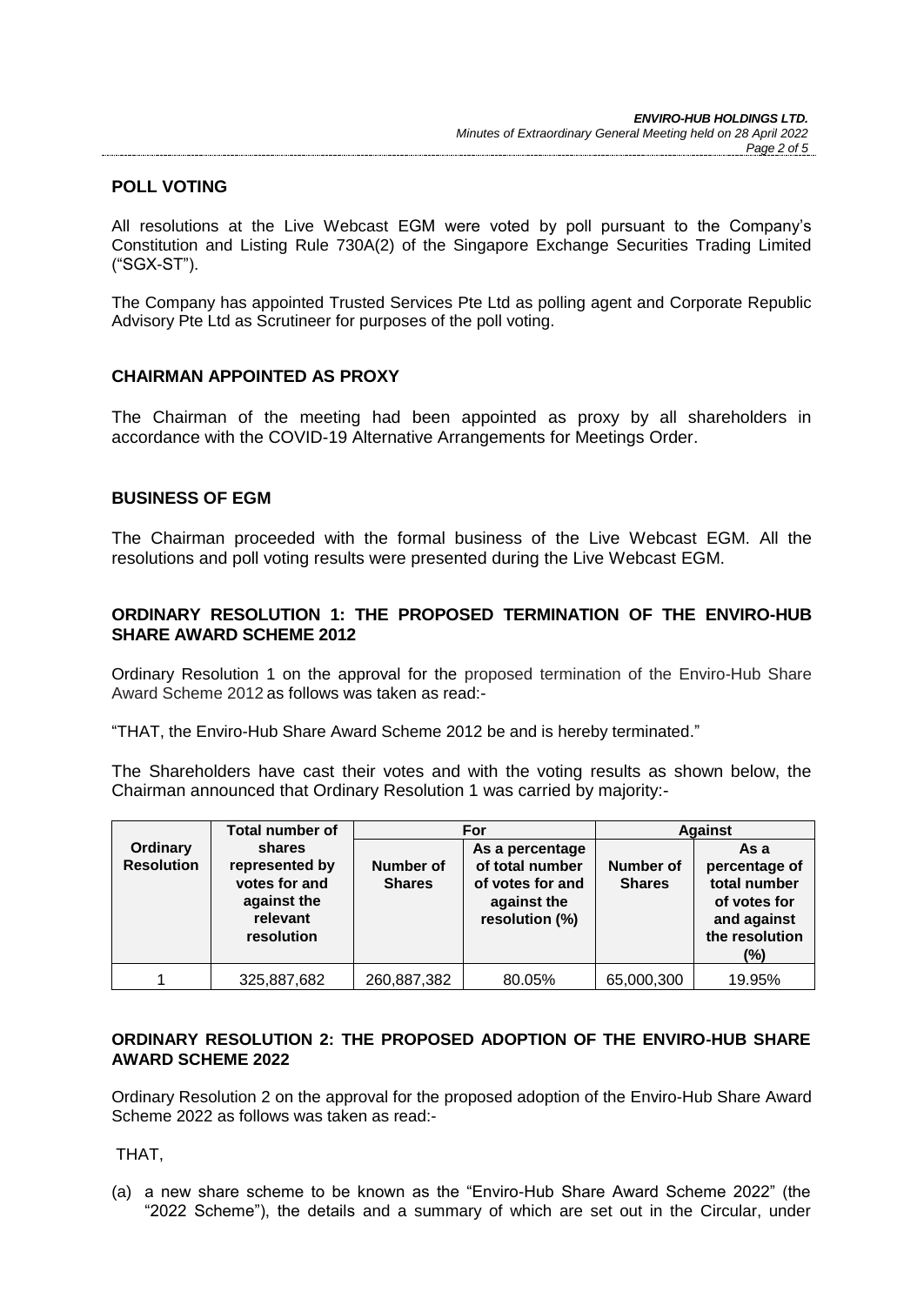which share awards (the "Share Awards") of fully-paid ordinary shares in the capital of the Company (the "Shares") will be delivered free of charge, to selected employees of the Company, including directors of the Company (the "Directors"), and other selected participants, be and is hereby approved;

- (b) the Directors of the Company be and are hereby authorised:
	- (i) to establish and administer the 2022 Scheme;
	- (ii) to modify and/or amend the 2022 Scheme from time to time provided that such modification and/or amendment is effected in accordance with the provisions of the 2022 Scheme and to do all such acts and to enter into all such transactions, arrangements and agreements as may be necessary or expedient in order to give full effect to the 2022 Scheme;
	- (ii) in accordance with section 161 of the Companies Act 1967 of Singapore (the "Act"), to offer and grant Share Awards in accordance with the provisions of the 2022 Scheme and (notwithstanding the authority conferred by this resolution may have ceased to be in force) to allot and issue from time to time such number of fully-paid new Shares as may be required to be issued pursuant to the vesting of the Share Awards under the 2022 Scheme provided always that the aggregate number of Shares (comprising new Shares and/or treasury Shares) to be delivered pursuant to the 2022 Scheme, when added to the number of new Shares issued and issuable and the number of treasury Shares delivered in respect of all other share schemes of the Company (if any), shall not exceed fifteen per cent. (15%) of the total issued share capital of the Company (excluding treasury Shares) from time to time, and provided also that, subject to such adjustments as may be made to the 2022 Scheme as a result of any variation in the capital structure of the Company, and that such authority shall, unless revoked or varied by the Company in a general meeting, continue in force until the conclusion of the next annual general meeting of the Company or the date by which the next annual meeting of the Company is required by law to be held, whichever is the earlier;
	- (iv) subject to the same being allowed by law, to apply any Share purchased or acquired under any share purchase mandate and to deliver such existing Shares (including any treasury shares) towards the satisfaction of the Share Awards granted under the 2022 Scheme; and
	- (v) to complete and do all such acts and things (including executing such documents as may be required) as they may consider necessary, expedient, incidental or in the interests of the Company to give effect to the transactions contemplated and authorised by this resolution."

The Shareholders have cast their votes and with the voting results as shown below, the Chairman announced that Ordinary Resolution 2 was carried by majority:-

|                               | <b>Total number</b>                                                                   |                            | For                                                                                     | <b>Against</b>             |                                                                                         |
|-------------------------------|---------------------------------------------------------------------------------------|----------------------------|-----------------------------------------------------------------------------------------|----------------------------|-----------------------------------------------------------------------------------------|
| Ordinary<br><b>Resolution</b> | of shares<br>represented<br>by votes for<br>and against<br>the relevant<br>resolution | Number of<br><b>Shares</b> | As a percentage<br>of total number<br>of votes for and<br>against the<br>resolution (%) | Number of<br><b>Shares</b> | As a percentage<br>of total number<br>of votes for and<br>against the<br>resolution (%) |
| 2                             | 325,887,682                                                                           | 260,553,282                | 79.95%                                                                                  | 65,334,400                 | 20.05%                                                                                  |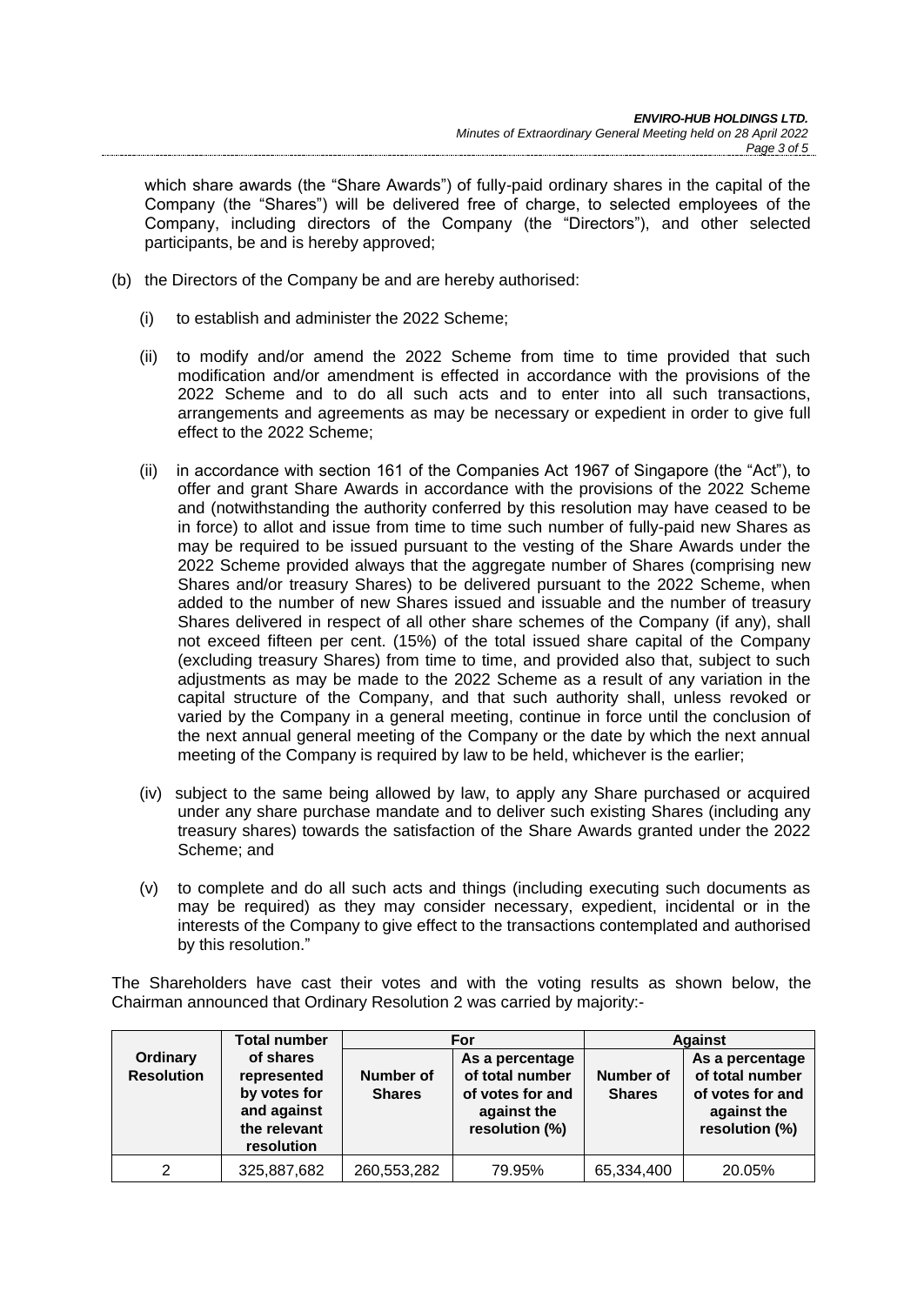# **ORDINARY RESOLUTION 3: PROPOSED PARTICIPATION OF CONTROLLING SHAREHOLDER**

Ordinary Resolution 3 on the approval for the proposed participation of controlling shareholder as follows was taken as read:-

"THAT subject to and contingent upon the passing of Ordinary Resolution 1 above, approval be and is hereby given for the participation in the 2022 Scheme by Mr. Raymond Ng Ah Hua, a Controlling Shareholder (as defined below) on the following terms:

- (a) Proposed Date of Grant: Any time no later than three (3) months from the adoption of the 2022 Scheme
- (b) Number of Shares granted pursuant to the Share Awards: 22,994,930 Shares to Mr. Raymond Ng Ah Hua
- (c) Vesting Period: Pursuant to the rules of the 2022 Scheme, the vesting period for the Share Awards will be decided by the Scheme Committee on a case-by-case basis, in its absolute discretion,

and approval and authority is hereby granted to the Scheme Committee to determine and prescribe the performance target(s), the performance period during which the prescribed performance target(s) are to be attained or fulfilled and the vesting period in relation to the grant of Share Award to Mr. Raymond Ng Ah Hua.

In this notice, "Controlling Shareholder" means a person who (a) holds directly or indirectly 15% or more of the total number of issued Shares excluding treasury Shares in the Company. The Singapore Exchange Securities Trading Limited may determine that a person who satisfies this paragraph is not a Controlling Shareholder; or (b) in fact exercises control over the Company."

The Shareholders have cast their votes and with the voting results as shown below, the Chairman announced that Ordinary Resolution 2 was carried by majority:-

|                               | <b>Total number</b>                                                                   |                                   | For                                                                                        | <b>Against</b>                    |                                                                                            |
|-------------------------------|---------------------------------------------------------------------------------------|-----------------------------------|--------------------------------------------------------------------------------------------|-----------------------------------|--------------------------------------------------------------------------------------------|
| Ordinary<br><b>Resolution</b> | of shares<br>represented<br>by votes for<br>and against<br>the relevant<br>resolution | <b>Number of</b><br><b>Shares</b> | As a<br>percentage of<br>total number of<br>votes for and<br>against the<br>resolution (%) | <b>Number of</b><br><b>Shares</b> | As a<br>percentage of<br>total number of<br>votes for and<br>against the<br>resolution (%) |
| 3                             | 325,887,382                                                                           | 260,552,982                       | 79.95%                                                                                     | 65,334,400                        | 20.05%                                                                                     |

Shareholders were informed that the approval of Ordinary Resolutions 1 and 3 is conditional upon the approval of Ordinary Resolution 2. As such, if Ordinary Resolution 2 is not carried, Ordinary Resolutions 1 and 3 will not be carried.

## **SPECIAL RESOLUTION 1: PROPOSED AMENDMENTS TO THE CONSTITUTION OF THE COMPANY**

Special Resolution 1 on the approval for the proposed amendments to the constitution of the Company as follows was taken as read:-